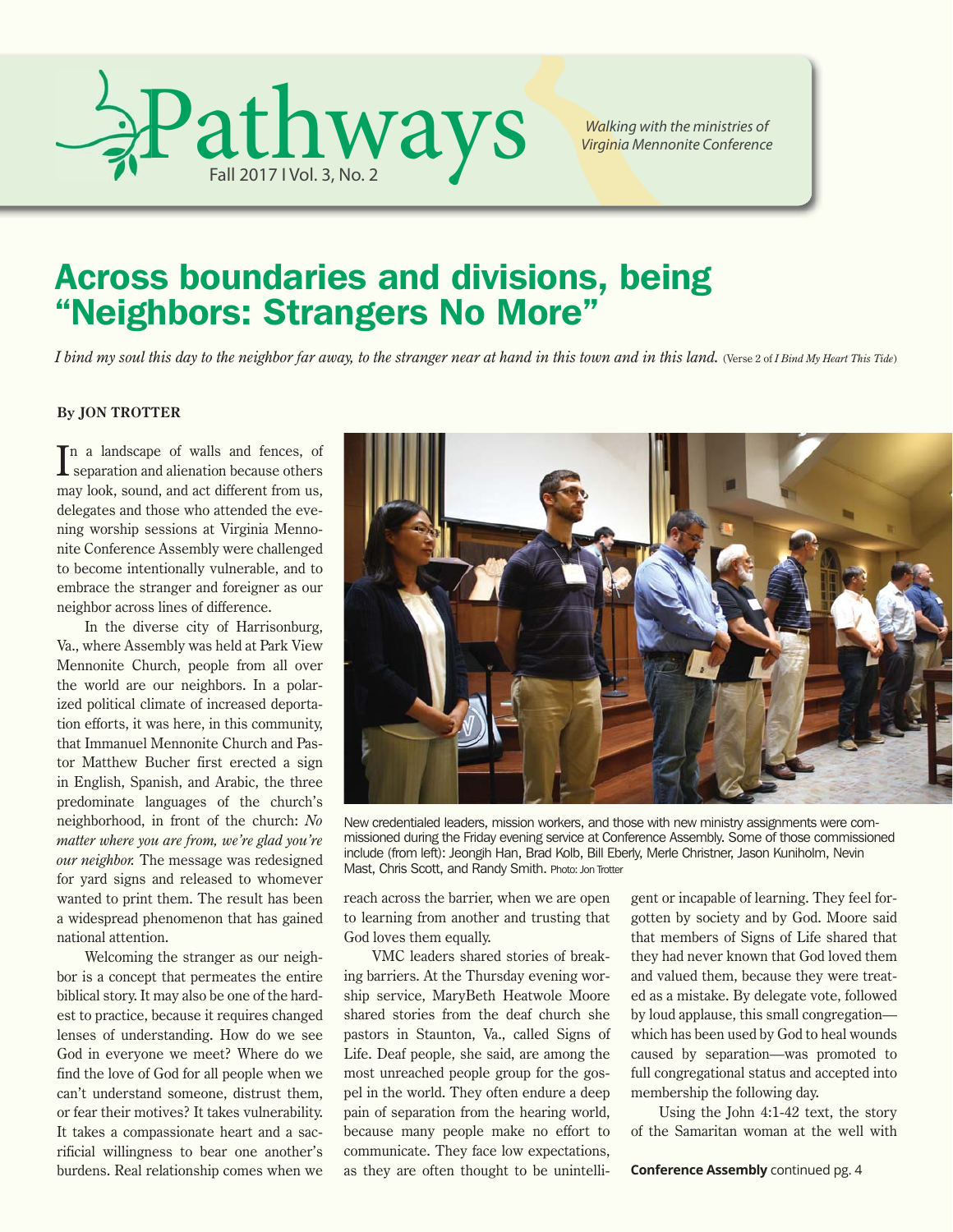## **Becoming neighbors In this issue:**

#### **By ELROY MILLER, CONFERENCE MODERATOR**



The worship,<br>Bible studies and keynote sermons at the July 20-22, 2017 Virginia Mennonite Conference Assembly were very meaningful and thought provoking. The

singing, echoing through Park View Mennonite Church's vaulted sanctuary, reminded me of what's in store for those expecting to sing in heaven (Rev 11:5-14). I want to thank Gloria Diener, Benjamin Bergey, and the worship team, for drawing us into meaningful worship, reflection and meditation of what it means to be neighborly.

The keynote messages and Bible studies moved me in a deep way to reflect on my obligations to be more neighborly. It was very moving to hear the experience of Saulo Padilla, Mennonite Central Committee's U.S. Immigration Coordinator, who, as a youth sojourned from Guatemala to Canada, and from Goshen Collage into church ministry and leadership as an adult. We were shown how God watched over his family, and how ordinary people of faith in the church helped his family find a place to live, connect with the church, and find their way in a very different land and culture. Saulo challenged us, as followers of Jesus, to embrace people of different cultures and to be neighborly—as Jesus was with the Samaritan woman in John 4.

César García, General Secretary of Mennonite World Conference, also challenged us to expand our capacity to appreciate how God works in sometimes puzzling ways. He drew on Acts 10's account of Cornelius the Centurion and Peter's experience. In this situation, God used a Gentile Roman soldier to grow Peter's capacity to know God's heart, and to desire to reach out to— and to be in relationship with peoples of all tribes and nations regardless of culture and religion.

Wilma Bailey, Old Testament scholar, lead Bible studies from the books of Ruth and 2 Kings. Wilma recast these known scriptures, and in so doing, challenged us to grow our understanding of God's commitment to be known to all peoples, already in the Old Testament story.

The Bible study, the keynote messages, the mission stories and the fellowship reminded us of the necessary work of the Great Commission in Matthew 28: 18-20. All of us who claim faith in Jesus have been given the authority (blessing) to share our faith story in word and deed in diverse settings and among diverse people, at home and abroad. May we have the courage to embody the Great Commission in our daily living.

**Patrick "Pat" McFarren** became lead pastor at Knoxville (Tenn.) Mennonite Church, August 8. **Nicholas "Nick" Meyer** was licensed on June 4, for the role of chaplain at Harrisonburg/ Rockingham Regional Jail. **Ken Wettig** replaces Meyer as

**Christopher "Chris" Scott**, church planter at "the exchange," a congregation-in-formation in Winchester, Va., was ordained on June 11.

**Kinley Simmers**, youth/associate pastor at Grace Mennonite Fellowship, was licensed on May 21. **Jason Wagner**, licensed on June 4 for the role of chaplain, Harrisonburg/Rockingham Regional Jail. **Jonah Yang**, former pastor of Peace Mennonite Church, transferred in May to Central Plains

lead pastor at Early Church.

Mennonite Conference.

### Pastoral transitions (May-September 2017)

**William "Bill" Eberly**, lead pastor at Powhatan Mennonite Church, ordained on September 3.

**Andrew Buckwalter Fairfield**, licensed for the role of lead pastor at Christiansburg Mennonite Fellowship, July 1.

**Joanne Gallardo**, formerly associated with the teaching cluster, transferred to Indiana-Michigan Conference.

**Jeonghi Han** was licensed in August for her role as co-pastor of CrossWay Mennonite Church, Stephens City, Va., a congregation-in-formation.

**Bradley Kolb**, pastor at Grace Mennonite Fellowship, ordained on May 7.

**Jason Kuniholm**, interim lead pastor at Lindale Mennonite Church, credentials transferred from Lancaster Mennonite Conference to VMC.

**Nevin Mast**, lead pastor at Mt. Pleasant Mennonite Church, was ordained on August 13.

- **3** FaithTrust Institute trains Investigation Team, others in VMC
- **4** Across boundaries and divisions, being "Neighbors: Strangers No More" (continued from cover)
- **5** Where does the Virginia Mennonite story begin?

#### **Conference Related Ministries**

- **6** Join the EMS "Block Party!"
- **7** WCRC hosts a 'wonderful human collage' of groups

 Highland partners with churches so more kids can attend

- **8** Mennowood: not just a retirement community, but family EMU's unique cross-cultural program still treasured
- **9** Walking with USA Ministries: Finding the image of God in each incarcerated neighbor

#### **Features**

- **10** Footprints from the past: Mennonite Women celebrate 100 years
- **11** Editorial: The necessity of sabbatical leave

#### USPS Statement of Ownership

| 13 Publication Title<br>Pathways<br>15. Extent and Nature of Circulation<br>a. Total Number of Copies (Net press run) |                                                                                                                                                                |                                                                                                 |         | 14. Issue Date for Circulation Data Bulling<br>$Fn  $ 2017              |            |
|-----------------------------------------------------------------------------------------------------------------------|----------------------------------------------------------------------------------------------------------------------------------------------------------------|-------------------------------------------------------------------------------------------------|---------|-------------------------------------------------------------------------|------------|
|                                                                                                                       |                                                                                                                                                                |                                                                                                 |         |                                                                         |            |
|                                                                                                                       |                                                                                                                                                                |                                                                                                 |         | 3,162                                                                   | 3.073      |
|                                                                                                                       |                                                                                                                                                                |                                                                                                 |         | b. Paid<br>Cinisdation<br>(By Mail<br><b>AND</b><br>Outside<br>the Mail | <b>LYS</b> |
| (m)                                                                                                                   | Melled to County Paid Subscriptions Stated on PS Form 3541 (Include paid<br>distribution above increase rate, advertiser's proof copies, and excitance copies) |                                                                                                 |         |                                                                         |            |
| mi                                                                                                                    | Faid Distribution Outside the Mails Including Baltes Through Dealers and Carriers.<br>Street Vendors, Counter Sales, and Other Feld Disktbullon Dutable USPS®  |                                                                                                 |         |                                                                         |            |
| (a)                                                                                                                   | Paid Distribution by Other Dactes of Mall Through the USPS<br>In a. First-Class MarVi                                                                          |                                                                                                 |         |                                                                         |            |
| L. Total Paid Olymbulion (Slum of 193 (1), (2), (3), and (4).<br>Þ                                                    |                                                                                                                                                                |                                                                                                 | $\circ$ | ۰                                                                       |            |
| d. Free or<br>Norwick<br><b>State</b><br>Distribution<br><b>IBy Mail</b><br>wid<br>Outside<br><b>Fat Mail</b>         |                                                                                                                                                                | (1) Free or Noreinal Rain Outside County Copies Induded on PS Form 3541                         |         | 1,351                                                                   | 1.334      |
|                                                                                                                       |                                                                                                                                                                | (2) Fire of Northral Rate In County Copies Included on PR Form 1541                             |         | 78                                                                      | 72         |
|                                                                                                                       | шi                                                                                                                                                             | Free or Norricul Pate Cooke Malled at Other Classes Through the USPE.<br>in a. First-Class Madi |         |                                                                         |            |
|                                                                                                                       |                                                                                                                                                                | (4) Free or Norringi Rate Distribution Dutside the Mail (Carriers or other means)               |         | 1.698                                                                   | 1.627      |
| e. Total Free or Nominal Rate Distribution (Sum of 154/71). (2). (3) and (4)                                          |                                                                                                                                                                |                                                                                                 |         | 3.122                                                                   | 3.033      |
| 7. Total Distribution (Suns of TAI and That                                                                           |                                                                                                                                                                |                                                                                                 | ь       | 3,122                                                                   | 3.033      |
| g. Copies not Distributed (See Alathurisms is Publishers #4 (yage #3))                                                |                                                                                                                                                                |                                                                                                 |         | 40                                                                      | 40         |
| h. Total (Sum of 13f and gl.                                                                                          |                                                                                                                                                                |                                                                                                 | 3.162   | 3.073                                                                   |            |
| 1. Percent Part<br>(15) divided by 150 lines 1001                                                                     |                                                                                                                                                                |                                                                                                 |         | $\circ$                                                                 | ٥          |

#### Pathways Fall 2017 – Volume 3, Number 2

© 2017 by Virginia Mennonite Conference. *Pathways* is published quarterly to connect congregations to the ministries of VMC. Periodical rate postage is paid at Harrisonburg, VA.

Editor & Designer: Jon Trotter Assistant Editor: Anieta McCracken

*Pathways* is distributed free to each household of supporting congregations. To join mailing list, contact: *Pathways* (540) 434-9727 • (800) 707-5535 info@virginiaconference.org Website: virginiaconference.org

POSTMASTER Send address changes to: Pathways 601 Parkwood Dr., Harrisonburg, VA 22802.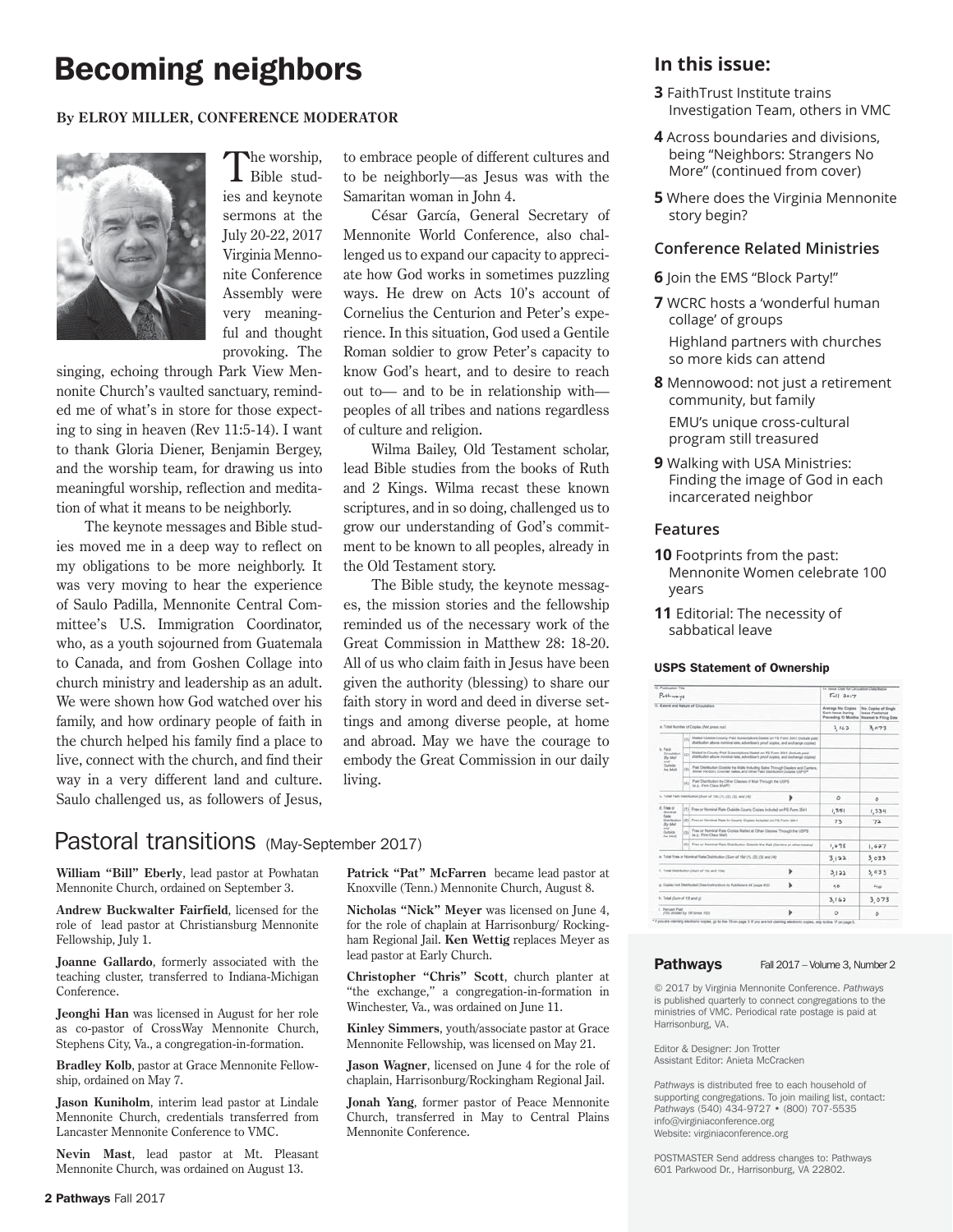### FaithTrust Institute trains Investigation Team, others in VMC

Every Virginia Mennonite Conference pastoral leader agrees to honor certain boundaries as part of receiving ministerial credentials. Knowledge of what are appropriate behaviors and what are not is crucial to a pastor's effective ministry.

To increase awareness of the need for healthy and appropriate boundaries, and to provide ongoing education, VMC invited a consulting group called FaithTrust to provide training for Faith and Life Commission and the Investigation Team that will investigate complaints against credentialed leaders.

The training was in two parts—first, a day-long training led by Lonnie and Teresa Boshart Yoder on June 29 called *Healthy Boundaries 101—Fundamentals*. Boundary topics included dating congregational members, receiving personal gifts, potential sexualized behaviors such as hugging and touch, stress management and self-care.

This one-day training was followed by a more intensive two-day consultation on July 14-15 called Leadership Training: Responding to Clergy Misconduct, with the emphasis on responding to sexual miscon-



Emily Cohen, a trainer with FaithTrust Institute, led aspects of the Healthy Boundaries training. Photo by Jon Trotter

duct by credentialed leaders. Input was presented by slide presentations, case studies, lectures and discussions.

FaithTrust defines clergy sexual misconduct as occurring when any person in a ministerial role of leadership or pastoral counseling engages in sexual contact or sexualized behavor with a congregant,

client, employee, student, or staff member in a professional relationship. Such misconduct is a violation of the ministerial relationship in which a person in a position of religious leadership takes advantage of a vulnerable person, instead of protecting him or her.

Training began by looking at issues around ministerial sexual misconduct. What is sexual misconduct? Who are

the abusers and who are the victims? What is sexualized behavior? A major piece of the teaching aimed at understanding the power of the ministerial role and the vulnerability of those whom the pastor serves. One session focused on forgiveness, repentance and reconciliation in situations involving misconduct.

Most of the second day was spent on looking at the policies and procedures VMC has in place for responding to pastoral misconduct. Current policies have been in place for some years and are currently being updated to conform to Mennonite Church USA's policies and procedures. Faith and Life Commission has recommended to Conference Council that VMC adopt Mennonite Church USA's model. Action on that recommendation should be on the next Conference Council meeting this fall.

Carl Mericle, District Minister for Eastern (Virginia) District, noted how important our policies are and how carefully we must follow them. "Consequently, our policies must be carefully stated," he said. He continued, "The case studies opened for me how varied interpretation can be by each observer/participant in a misconduct situation. I also believe the training heightened the importance of our actions when it comes to the process of reporting misconduct and how vital follow-up is when a written complaint is filed.

James Akerson, co-District Minister for Central District, commented, "District Ministers are pastoral at heart with a keen



M.L. Daniel is a trainer for religious groups with FaithTrust Institute on boundaries issues. Photo by Jon Trotter

desire for healing and restoration where they find brokenness. The FaithTrust training helped us understand that to jump into those roles too quickly clouds an investigation and may appear to be more covering over rather than striving for justice for victims. We were encouraged to focus on investigation, naming, and justice early in the process. Efforts for restoration must wait for a separate process."

FaithTrust Institute is a national organization working to end sexual and domestic violence. Founded in 1977 by the Rev. Dr. Marie M. Fortune, FaithTrust Institute provides church communities with the tools and knowledge they need to address the religious and cultural issues related to abuse. One Faith and Life Commission member said, "Their expertise is an invaluable resource to VMC in developing a trusted protocol for responding to situations of misconduct."

A powerful Bible study based on two Old Testament passages, Ezekiel 34 (God's condemnation of shepherds) and 2 Samuel 11 (King David's sexual misconduct with Bathsheba) opened the training. Obviously the issues considered in this consultation have been around since the Old Testament.

*Written by a member of the Investigation Team, whose four members are not being named at the counsel and recommendation of FaithTrust Institute.*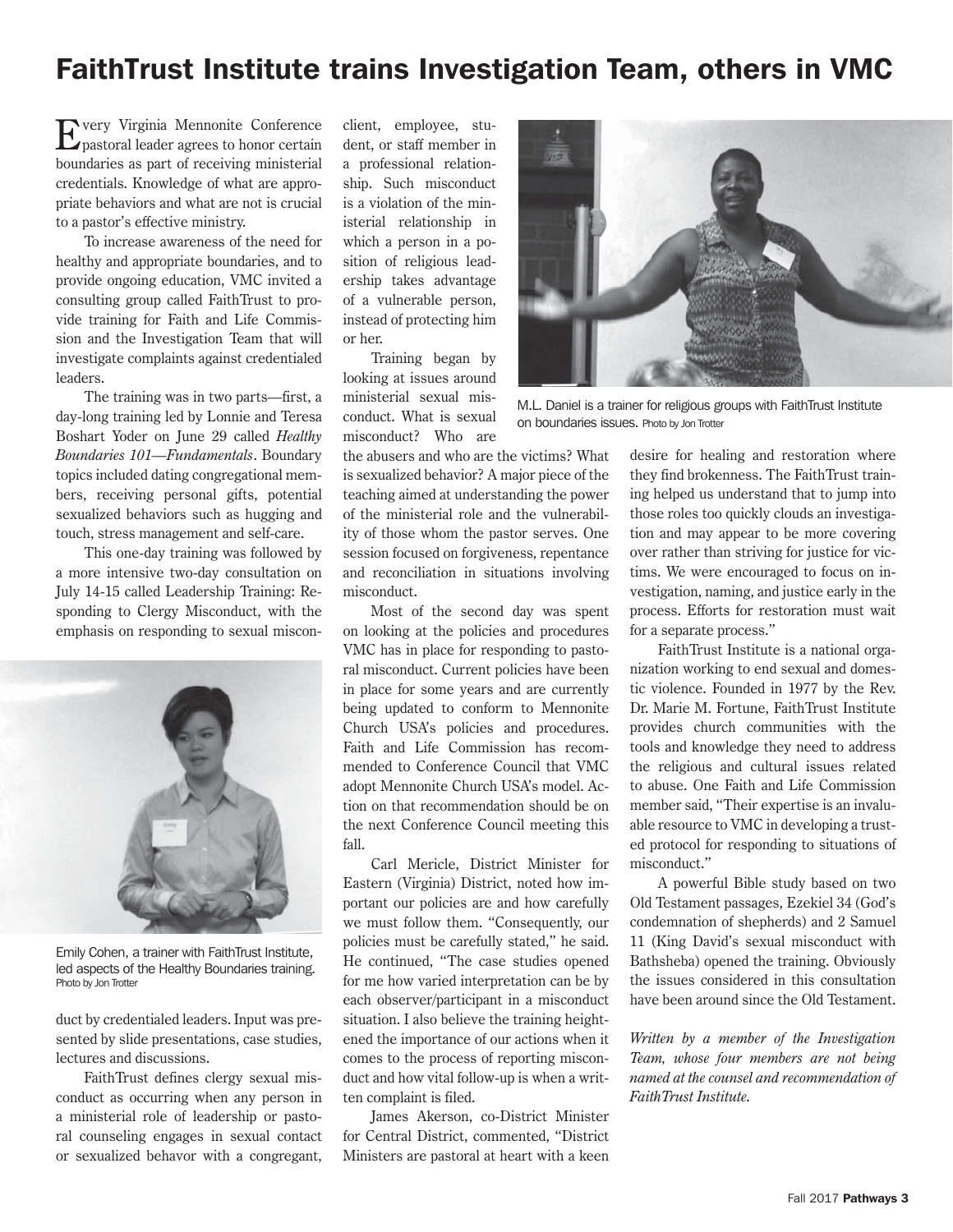

Saulo Padilla, Mennonite Central Committee's U.S. Immigration Coordinator, brought the message during the Thursday evening service. All photos: Jon Trotter

Jesus, speaker Saulo Padilla, Mennonite Central Committee's US Immigration Coordinator, noted the woman's question to Jesus: "Aren't you a Jew? Don't you know I am a Samaritan?" While the woman turned the

well into a wall of separation, Jesus turned

it into a bridge, an invitation. "Won't you give me a drink?" He had a human need for a drink, but he also had something to offer: living water and redemption for her dignity. Padilla noted that maybe we see immigrants or foreigners as only in need, but they also have much to offer. We often go to the law, he said, on the issue of immigration, but why not the scriptures? Abraham was a stranger who had to



hide the identity of

o u r César García, General Secretary of Mennonite World Conference, was the Friday evening worship speaker.

starting point in the present debates?

Wilma Bailey, an Old Testament scholar, led Bible studies on Friday and Saturday from the books of Ruth and 2 Kings. These Old Testament examples are replete with stories of Israel and strangers or foreigners, and God's command to love those in their midst as neighbors.

"The mission of God is about vulnerability," said César García, General Secretary of Mennonite World Conference and the Friday evening worship speaker. Based on the Acts 10 account of Cornelius the centurion and Peter, García used the term *anomalies* to describe strange or different aspects of the story from the old understandings.

Peter was a minority within a minor-

ity, a Jew who followed Jesus, who is sent for by a representative of an occupying foreign power —a God-fearing

Gentile Roman soldier and a minority among his people with a heart of trust and a desire to know more about God.

P e -

Ramesh Jaimani, a fraternal delegate from Trinidad & Tobago, shared a missional story on Friday

evening.

ter needed to be vulnerable to God's new command to "Kill and eat!" all that had been deemed unclean. He rejected this command three times, but eventually came

to understand that God is in the business of breaking down walls of separation and is pouring out his Spirit on Gentiles.

Taryn Zander, a VMMissions worker, shared about her work and vision with

The Assembly band led worship both evenings.





Worship leaders Marvin Lorenzana and Gloria Diener lead a prayer of invitation.

short-term teams and refugee ministries at the Friday morning delegate session.

Ramesh Jaimani, a fraternal delegate from Trinidad & Tobago, shared a missional story on Friday evening.

During the delegate sessions, delegates received reports and updates from Clyde G. Kratz, Executive Conference Minister, Moderator Elroy Miller, Virginia Mennonite Missions, and many other VMC-related agencies. Virginia Conference is working with FaithTrust Institute's Healthy Boundaries trainings and local trainers Lonnie and Teresa Yoder to train credentialed and lay leaders in all districts in the coming year. Due to the urgency of

> the boundary training and a desire to act quickly, schedules are filling up. Pastors are encouraged to bring congregational leaders along for the trainings so the congregation is more invested.

> Conference Council is also engaged in a review of polity through a Polity Task Force, which over the next year will examine the power structures and ways that congregations relate to the Conference. They will then bring recommendations to Conference Council.

> > As in the theme, the

business of the church required a willingness for delegates to be vulnerable as they worked from different positions but approached each other in love and with mutual respect. Honest questions and thoughts were a part of open microphone times, which delegates appreciated. Many noted how the theme and content of Assembly was timely and relevant.



Jon Trotter is Communications Manager for Virginia Mennonite Conference.



Wilma Bailey, an Old Testament scholar, led Bible studies on Friday and Saturday from the books of Ruth and 2 Kings.

himself and his wife. Joseph was sold as a slave by his brothers, a victim of human trafficking. Jesus was an immigrant from heaven, and also experienced a refugee's flight to Egypt with his family. How can the many stories of God's concern for the stranger among us be

4 Pathways Fall 2017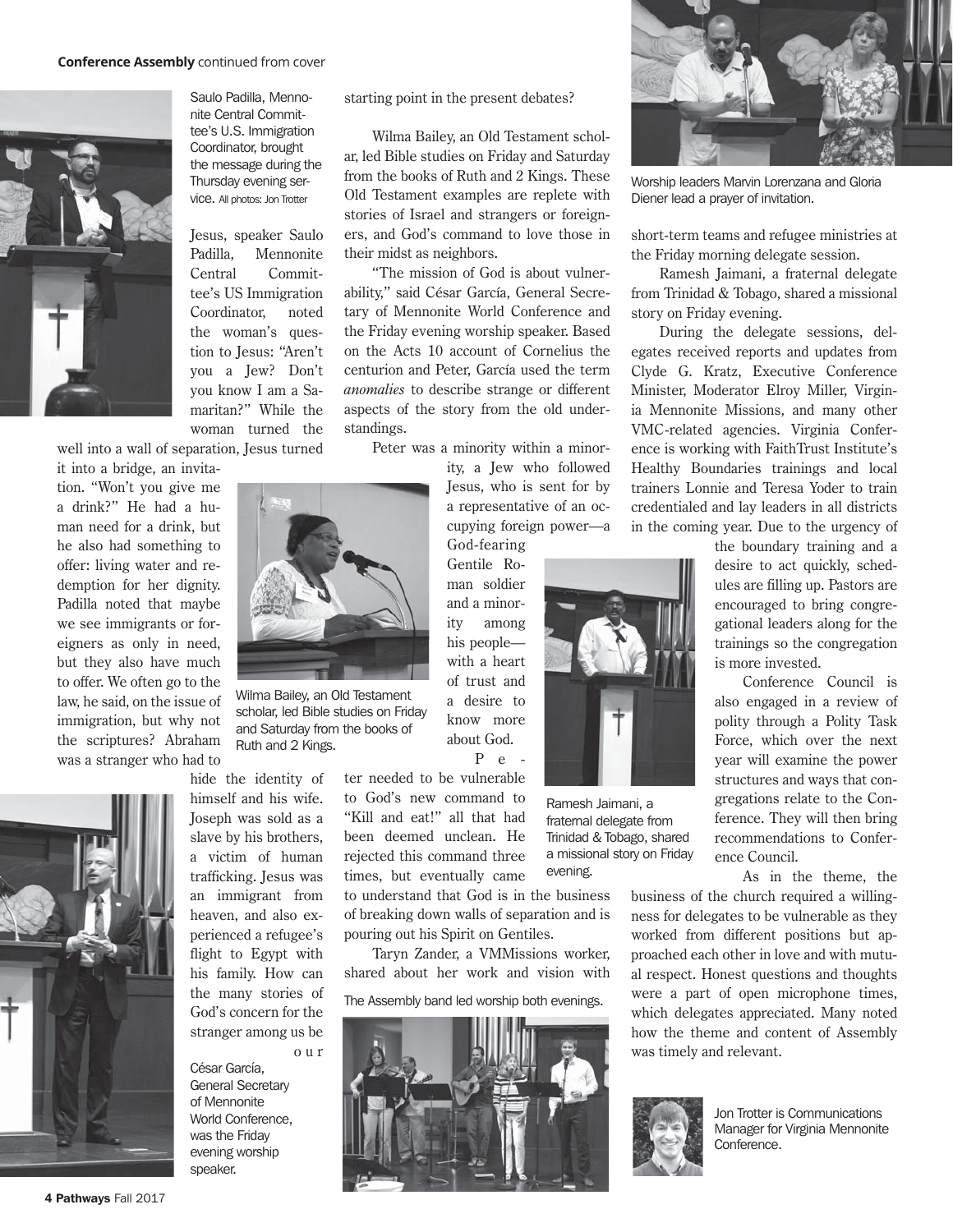# Where does the Virginia Mennonite story begin?

#### **By STEVEN NOLT**

Perhaps the Virginia Mennonite Con- $\Gamma$  ference story begins in early summer 1671, in a village in the German Palatinate, where deacon Valentine Heatwole offers bedding and clothing to Christina Weis, a thirty-six-year-old refugee who had fled her home in Switzerland, traveling more than two hundred miles with her three children, the youngest only twelve months of age.

The sad fact was, Heatwole reported, Weis actually had five children, but was forced to leave two of her offspring behind. She also had no hope of seeing her husband again. He was among the Anabaptists sold into slavery to row cargo boats on the Adriatic Sea.

Heatwole's church is taking in some seven hundred refugees that year, motivated by their own memory of fleeing persecution a decade or two earlier.

Or perhaps our story begins in Dry Fork, West Virginia, in 1926, where a girl named Anna Whitecotton is composing a letter to the Mennonite children's magazine, *Words of Cheer*. While adults debate theology, Anna reports on her religious world.

"Dear *Words of Cheer* [...] My birthday is August 17. I live on a farm of 20 acres. We have 4 rabbits, 1 cat and 1 dog for pets. I have a sister, 2 brothers, and a half-brother. Their names are Mary, Harry, Clyde, and Jimmy Jr. […] I have a father and a brother in heaven. I go to Sunday school every Sunday I can. I have only missed one Sunday this summer. My teacher's name is Miss Vada Heatwole. I like her for a teacher. […] I am reading the Bible thru this summer."

Hundreds of children from Virginia, West Virginia, and Tennessee write to *Words of Cheer*, and their letters uniformly convey the fact that the most important people in Virginia Mennonite Conference are Sunday school teachers.

Or maybe our story begins in Newport News in 1972, where a forty-three-year-old pastor named Leslie Francisco II, born in Roaring Creek, North Carolina, receives a vision, grounded in Habakkuk 2:3, to begin a church in Hampton, despite the many practical, financial, and spiritual barriers.

The prophet's verse counsels both patience and persistence. As he prepares himself to follow the call, Francisco pens an essay entitled "Let Me Be Your Whole Brother": "When I was hungry, you formed a humanities club and discussed me in the appropriate committee. When I was imprisoned, you crept off quietly to your chapel and prayed, while I waited in vain for your visit. When I was naked, you made a statement about the immorality of my appearance. When I was sick, you pitied me – and knelt and thanked God for your own good health. When I was homeless, you preached to me about the heavenly home waiting for me after death. When I was lonely you did not want to disturb me, so you left me alone. […] But I'm still hungry and lonely and cold."

Or perhaps our story begins in Chacachacare Island, four miles off shore from Trinidad. There, the Trinidadian government has isolated those with Hansen's Disease. Banished to the island, they have created a community of necessity that often transcends their Afro-Caribbean and south Asian Muslim and Hindu backgrounds.

By some accounts, the church had paid limited attention to them until Dr. Richard Keeler, from Virginia, instigates a holistic and broad-based public health campaign to treat and repatriate Chacachacare residents, people who carry their connections and trust of one another into the church. People like Ruphina Moze, baptized in July 1978, along with her 93-year-old motherin-law, and Kouncil Mohammed, whose Muslim husband, Shazzie Mohammed, never stood in the way of their home being open for Bible study.

Sembach. Dry Fork. Newport News. Chacachacare. All of these places are starting points for our story.

If the idea of plural beginnings seems surprising, perhaps an unconventional opening can remind us that there is no singular human starting point for church history. Our story ultimately begins with God, who has been and is at work across time and around the world.

The meaning we discover in the gospel's connections among people and places

is one way of talking about the church's mission. And that truth brings us back to the one place we must begin, a new-yet-old story that is, from beginning to end, God's love for the world.



Steven Nolt is the Young Center Senior Scholar, Elizabethtown (Pa.) College, and a recognized author of Mennonite history.

### New Virginia Mennonite history book planned

 $A$  new history book is being planned<br>that will narrate signs of God's kingdom in Virginia Mennonite Conference.

The emphasis will be on Virginia Mennonite Conference churches, but other groups that have intersected with or emerged out of VMC will be included. It will outline distinctive features of the overall Mennonite story, such as immigration into the Valley, a southern geographic and cultural context, race and slavery, the Civil War, twentieth century church institutions and missions, and twenty-first century developments.

Steven Nolt, Young Center Senior Scholar, Elizabethtown College, a recognized author and writer of Mennonite history, has agreed to author the book.

This is a joint project of Shenandoah Valley Mennonite Historians and Virginia Mennonite Conference Historical Committee, "interpreting the past to inform the present." The joint committee senses need for a new book because the narrative in Harry A. Brunk's two-volume set of history books ends in 1960. Many new churches and ministries have been established since Brunk finished his scholarly books.

The project cost is about \$50,000. If you would like to contribute, visit virginiaconference.org/about/conference-archives/virginia-mennonite-history-book/. For more information, contact Elwood Yoder at elyoder@gmail.com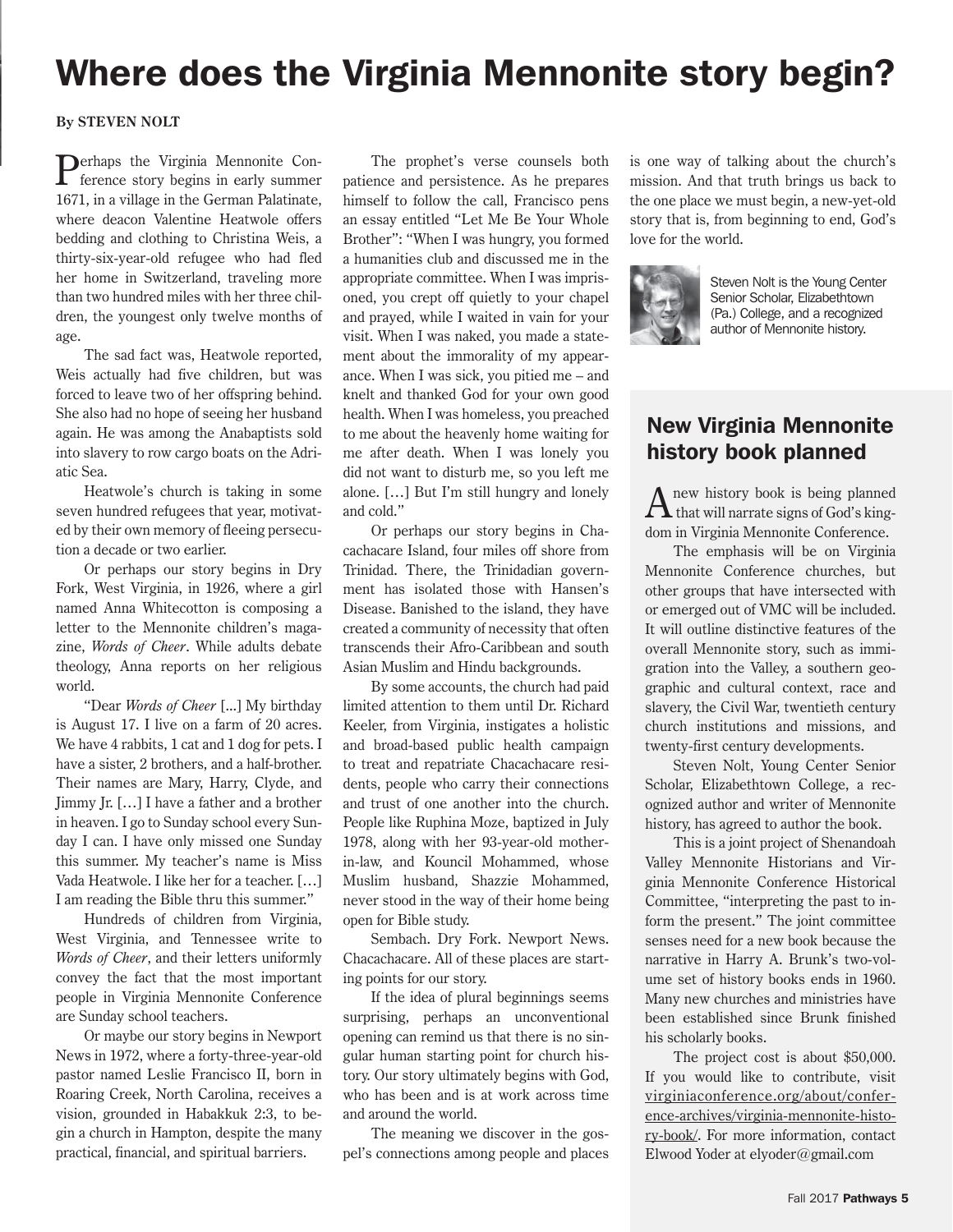

# Join the EMS "Block Party!"

**By PAUL G. LEAMAN** 

Back in the 1970s, my neighborhood on Rockingham Drive held an annual summer block party. People grilled hotdogs, served mac and cheese, and ate watermelon. Favorite foods brought neighborhood kids around the table, but before long basketball hoops and backyards beckoned us for games lasting past twilight. Each year as new people joined our growing neighborhood the block party turned acquaintances into friendships and our street as a place of belonging.

EMS's Centennial Homecoming is our block party for you! There will be great food to bring you to the table, but events and friendship sightings will quickly grab your attention. Held during a shared weekend with EMU, October 12–15, 2017 will fill your life with opportunities to reminisce, rekindle, and remember alongside friends from over the years. It will also be a chance to hear about future vision, break ground,

The EMS centennial faculty and staff, pictured in August 2017. Photo: Andrew Gascho

and watch today's generation speak, play, and perform.

Over the past 100 years, Eastern Mennonite School has formed neighborhoods of belonging and friendship which last a lifetime. Learning together and being part of events and activities during formative years create "Strangers No More" communities, and we are so blessed to have thousands of graduates and friends who give of their talent, time, and treasure as part of God's faithfulness and blessing to EMS.

Visionary ideas from the early 1900's sprouted and have been carried forth by generations of many loyal families. Pictured at top right, the Blosser family began their ties to EMS upon its founding as Daniel Blosser, Glendon's grandfather, served on the first EMS Board. This early vision for a Bible, music, and vocational school grew into a college, and now a university with a seminary, graduate programs, a satellite program, and world-renowned Center for Justice and Peacebuilding. This early vision





Pictured left to right are four of the six generations of the Blosser family who have EMS ties: Glendon '47, Floyd '72, Jesse '98, Tyler '28. Not pictured are Glendon's father Mahlon (1924), and grandfather Daniel Blosser. Photo:Jesse Blosser

also grew deeper attracting young families with today's elementary (EMES), middle (EMMS), and high (EMHS) schools which have centennial plans to break ground for our K-12 campus as part of the Let the Children Come campaign.

Pictured below are the faculty and staff of Eastern Mennonite School's Centennial year. Can you identify the 19 alumni in this photo? Alumni called back to teach and serve represents a powerful testimony of the influence EMS has in shaping lives for the future. Shouts of confidence in EMS also come from the 59 children of EMS employees who currently attend the school.

Our one-of-a-kind school environment where "athletes sing" and everyone belongs has attracted many newcomers to the EMS neighborhood. Our doors are open wide for families seeking Christian education from an Anabaptist perspective, where each student is known, taught and encouraged to follow Jesus; belongs to a caring community; explores and thinks constructively; practices leadership; serves; and learns peacebuilding skills. Presently, our neighborhood includes 15 denominations and 48 congregations…and is growing.

We love our neighborhood where God's love rules and strangers become friends for a lifetime. Come join in our "Block Party" and celebrate with us this Centennial year!



Paul Leaman is Eastern Mennonite School's Head of School.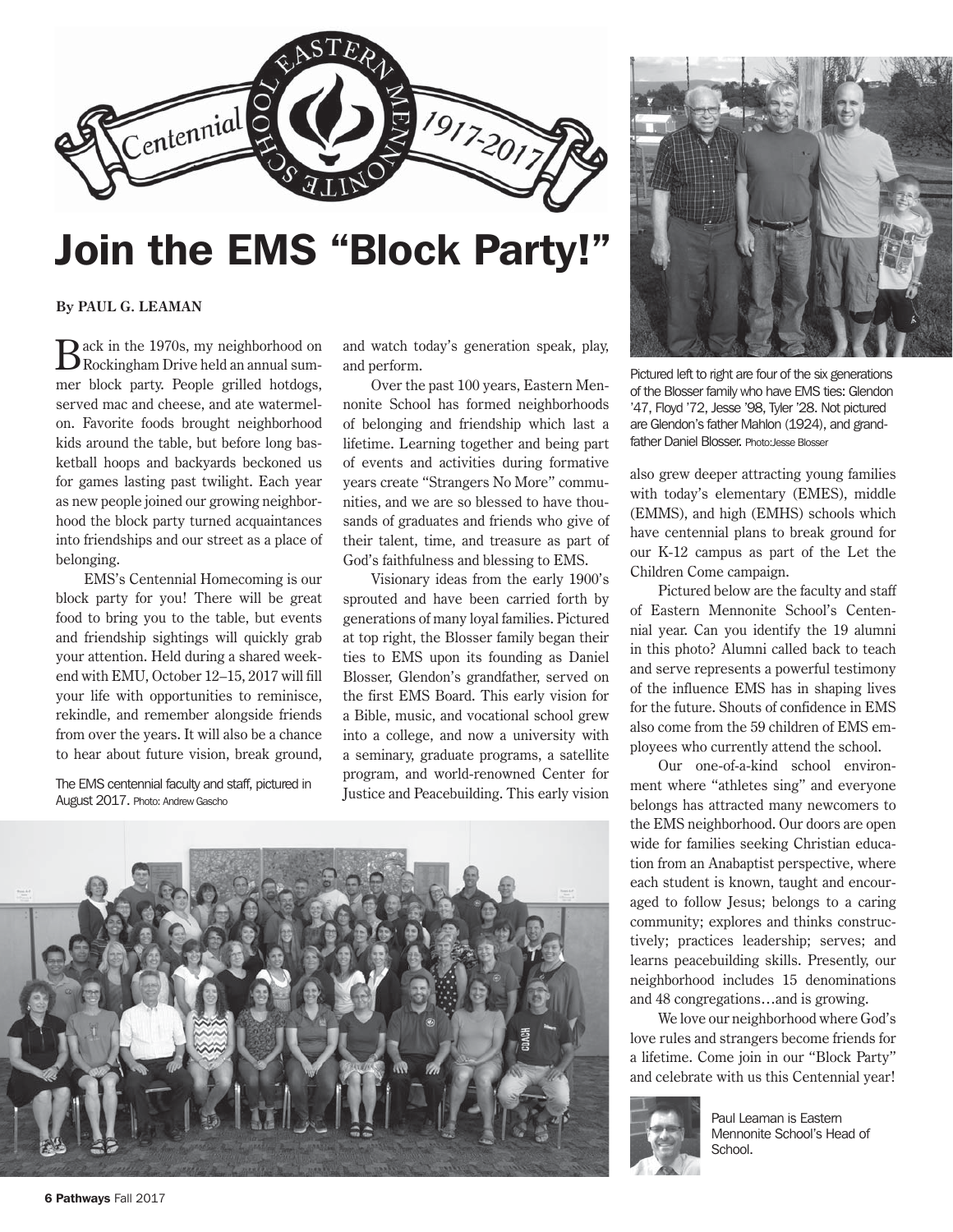# WCRC hosts a 'wonderful human collage' of groups

#### **By BOB BRISCOE**

 $\mathbf{I}^{\text{t's always exciting to see who is}}$  coming in the next week to the Williams- $Tt's$  always exciting to see who is burg Christian Retreat Center. The variety of groups is a wonderful human collage.

In one eight week period this summer, we had the privilege of hosting St. George Coptic Orthodox Church, Mision Cristiana Elim, Hampton University Student Leadership and One Mind Presbyterian Church.

The Coptic group is made up of Egyptian immigrant families who live in the Hampton area. They speak Arabic and they cook amazingly wonderful food. Mision Cristiana Elim is a church of Hispanic immigrants in Williamsburg, mostly from Guatemala. I'm convinced they are the happiest group we host. Hampton University is one of the top historically black universities in the world and they come to WCRC for leadership training and lots of fun. One Mind Presbyterian is a Korean Church in the Northern Virginia area. They get up early to exercise and pray. We are humbled by their discipline.

In addition, we have great variety in our own Kaleidoscope Camp ministry. With



The Girls Cabin enjoys outdoor worship at Williamsburg Christian Retreat Center. Photo courtesy of author

campers from Asian, African, South and Central American, Ukrainian, and Indian descent, we get to see a great cross section of the world, right here at camp.

From near or far, all are neighbors and brothers and sisters as they join us here to focus on Jesus. As Galatians 3:28 says,

"There is neither Jew nor Gentile, neither slave nor free, nor is there male and female, for you are all one in Christ Jesus." Praise God for the unity that is available to us in Christ!

Bob Briscoe is Executive Director of Williamsburg Christian Retreat Center, Toano, Va.

### Highland partners with churches so more kids can attend

#### **By KENT KAUFFMAN**

 $A$ s most people who have spent time at Christian summer camps can tell you, camp is often life-changing; at camp, young people form solid friendships and deepen



their faith in ways that last well beyond one summer. Highland has been fostering partnerships with area churches to help children from local congregations and communities attend camp.

Scholarship money donated by generous individuals goes a long way toward making camp affordable for every family, but when churches help pay camp fees, Highland makes that money go even further through our church match program. This summer, 14 churches participated in the program, and Highland helped them reduce costs for about 160 campers.

Each participating church has a specific vision for how to use the church match program. Some churches contribute toward the cost of camp for every child in their congregation, while others use it to help families

Bergton, Va. Campers enjoy activities at Vacation Bible School. Photo courtesy of author

with specific financial needs. Still others are using Highland's church match program to extend their community outreach programs. We celebrate every vision, but have found particular joy in the last one.

We have delighted in sharing camp experiences with children from Ridgeway's Kids Club and Harrisonburg Mennonite's (HMC) Venture Club. Regina Shultz, who escorted the group from HMC this summer, shares that she "heard stories of crayfish caught in the stream, friendships made and Bible stories heard, songs learned, bonds made with special counselors, and a love of pool time." Stories like these are exactly what motivate us to keep partnering with churches and bringing children to camp.



Kent Kauffman is Executive Director of Highland Retreat,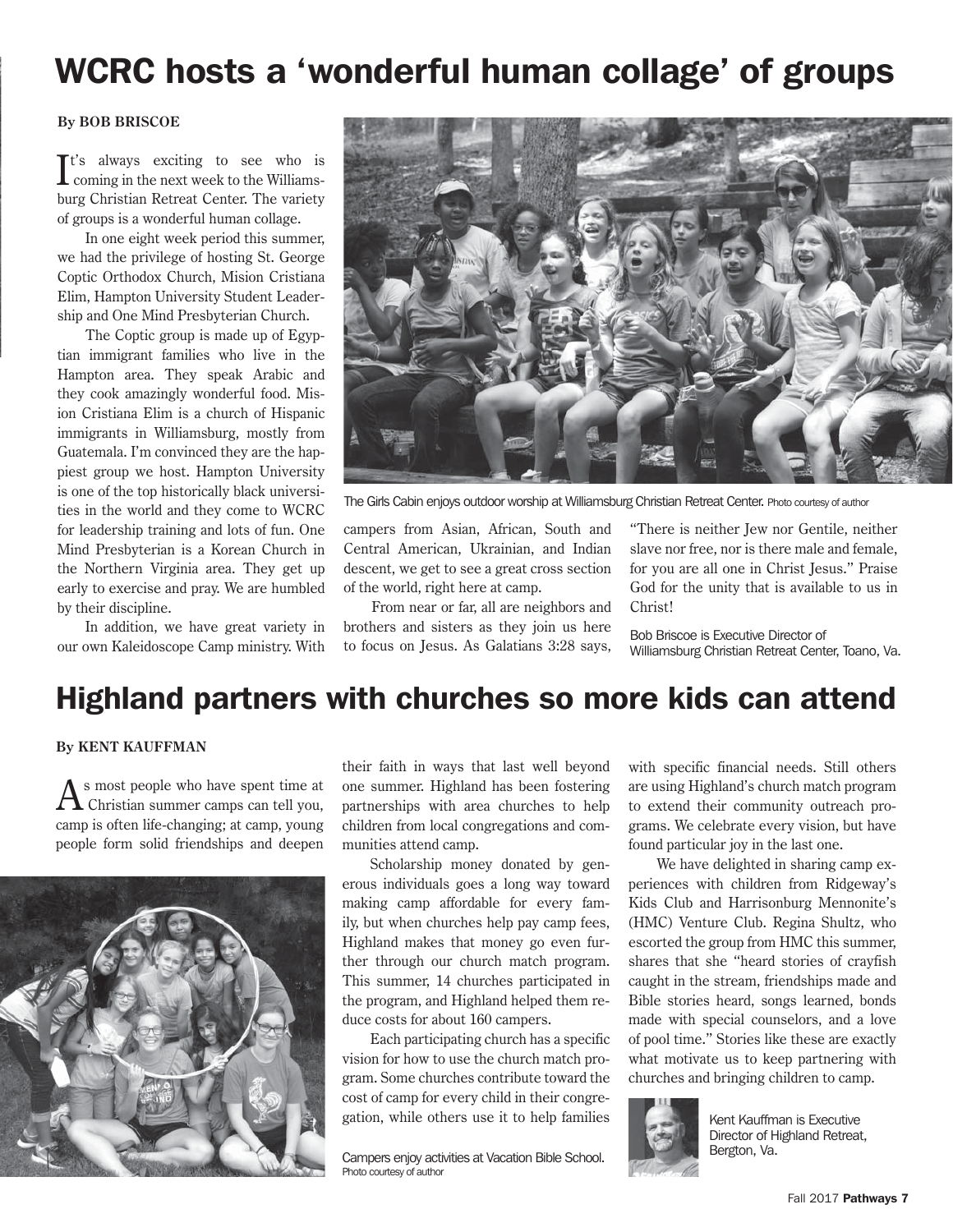### Mennowood: not just a retirement community, but family

#### **By JON ALDRIDGE**

Change is never easy and especially when we get older, it seems especially hard.

When residents move into Mennowood Retirement Community, we want to make the transition as easy as possible. Mark 12:29-31 tells us to love God first with all our heart, soul and mind. The second greatest commandment is to love your neighbor as yourself. Mennowood strives to put God first and then love our neighbors. This is especially displayed through our Resident Ambassador program.

Our Resident Ambassador program consists of a team of residents who are hands on. They not only meet our new admissions, but they are also available to greet our visitors. They serve as mentors and guides to exploring everything our community has to offer. Our Resident Ambassadors are available to answer any questions about our community and are ready to help you to adjust and experience the

Mennowood lifestyle. When someone joins the Mennowood family they not only have a new home but they meet a new group of friends. This group of Resident Ambassadors are very enthusiastic about living at Mennowood Retirement Community and they want to make sure that your living experience is just as wonderful as theirs!



Mennowood's Resident Ambassadors in July 2017. Photo courtesy of author

Mennowood is also active in the community. The residents and families help the SPCA by doing a program called Shred for Paws. Residents and families recycle old newspapers for us to shred and give them to the SPCA. We participate in raising funds for the Alzheimer's association. We participate in the Walk to End Alzheimer's and there is a monthly Canvas and Cola night to raise money for the association. There are a lot of things happening at Mennowood to show love to our neighbors inside and out.



Jon Aldridge is Administrator of Mennowood Retirement Community, Newport News, Va.

### EMU's unique cross-cultural program still treasured

#### **By LAUREN JEFFERSON**

Professor Kim Brenneman calls the cross-cultural experience "the ultimate classroom." Most Eastern Mennonite University (EMU) alumni agree.

Each semester and summer, EMU students spread out across the globe,



The Radical Roots Anabaptist group led by Professor Kimberly Schmidt and Rev. Seth Miller '07, MDiv '15, pastor of Bethesda Mennonite Church, Henderson, Neb.

accompanied by faculty and staff who have often lived in the area and with the help of natives, introduce a cultural perspective in more intimate ways beyond the usual tourist sites. The experience is more unique that a typical study-abroad program, in which students are housed in universities and take traditional academic coursework.

Several graduate programs also offer cross-culturals, including the Collaborative MBA and MBA, MA in biomedicine, and the seminary.

Her experience in France and the Ivory Coast "still permeates my life 20 years later," said Carrie Stambaugh Bert at a 2014 cross-cultural reunion. More recently, student Sarah Regan shared that her Central Europe travels "really broadened my view."

Leaders reflected on new challenges, such as globalization and the ubiquity of technology, during a panel discussion, "Drinking in Knowledge at the Source: EMU's Cross Cultural Program," at the 2017 faculty-staff conference. The panel discussed the origins, goals and changes over the years of one of EMU's most unique programs, which started formally in 1982.

Panelists, with their most recent trips listed, included interim cross-cultural program director Ann Hershberger (Guatemala/Cuba); program assistant Linda Martin Burkholder (Bolivia); emeritus professor Ervie Glick (Europe); staff member Byron Peachey (local context and U.S.-Mexico border/Guatemala and Cuba); and professors Kim Brenneman (India) and Kimberly Schmidt (Europe), director of the Washington Community Scholars' Center.

During the Q and A session, one faculty member, speaking for many others, said he was "jealous … When do we get to go?"



Lauren Jefferson is Editor-In-Chief within EMU's Marketing and Communications Department.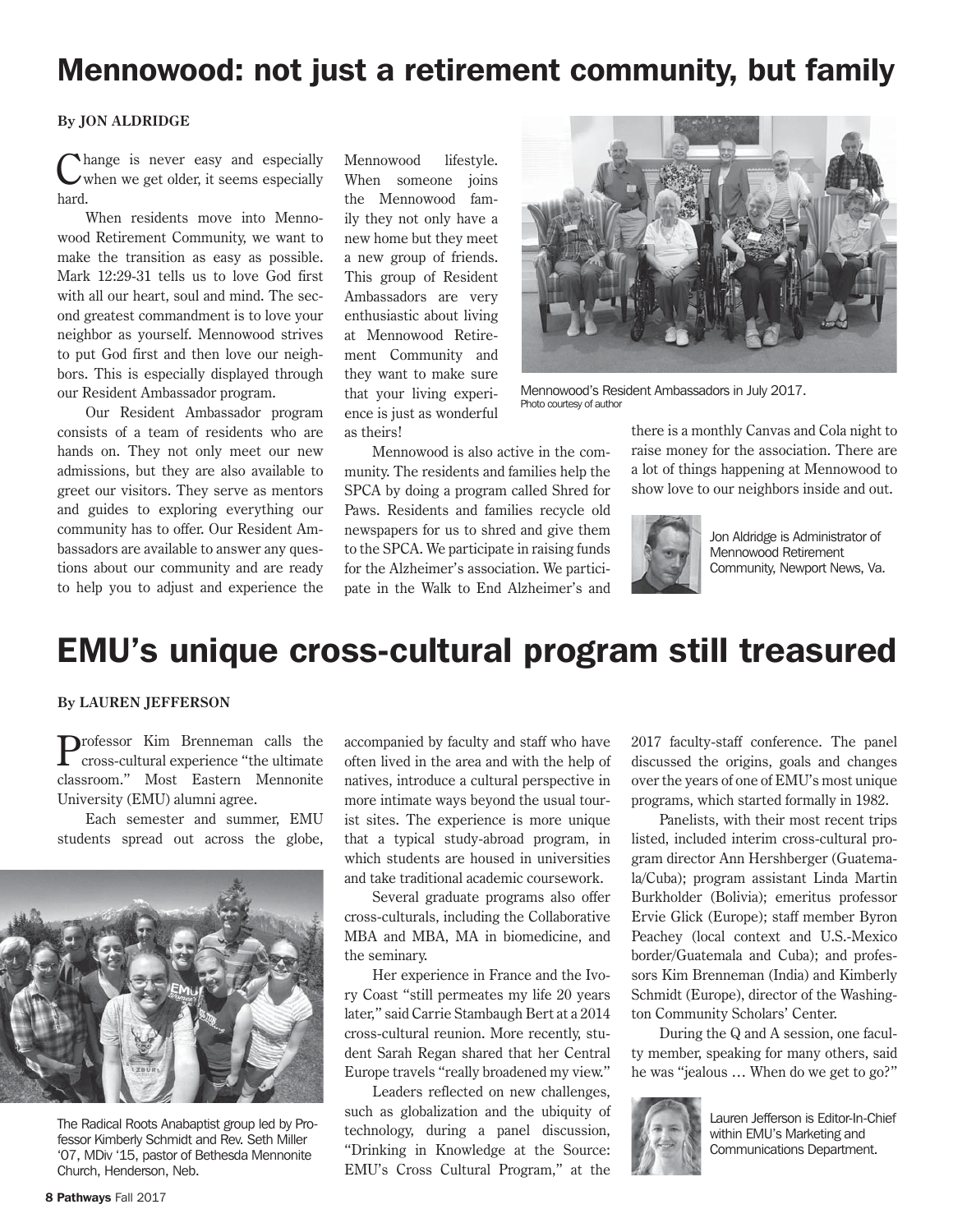### Finding the image of God in each incarcerated neighbor

#### **By JASON WAGNER**

I will not forget my first time in the Harrisonburg/Rockingham Regional Jail. I was leading music for a Sunday service with Minister Mark Lehman. We were let into the building through a system of locked doors, each controlled by some unseen force behind the surveillance cameras.

Arriving in the room where the service would take place, we arranged the chairs and put song sheets out on the tables. What happened next, I was not prepared for. The door opened to the classroom and prisoners—in bright orange jumpsuits cuffed together in twos—appeared. The chaperoning guard unlocked the cuffs and the men filed into the room, warmly greeting and shaking hands with me and Mark. After all the prisoners arrived the door locked closed and it was just the two of us with all the prisoners. No guard, no cuffs, just us!

I had seen prisoners before in movies, on television, in the newspaper and I even knew many people who had spent time in jail. But, being in a jail with a room full of incarcerated men was a foreign and uncomfortable experience for me. It is painful to admit, but my imagination was primed to see these men as less than human—and as such, to be kept distant and suspect.

As I began to lead music, I was nervous and robotic, unable to get past my thoughts about the environment. Eventually getting over my jitters, I was pleasantly surprised when I could hear the voices of the men faintly singing.





The imposing and nearly windowless back side of the Harrisonburg/Rockingham Regional Jail, where Jason Wagner serves as a chaplain. The jail housed an average daily population of 314 in 2016. Photo: Skip Tobin

After leading, I sat and listened as Mark led the men in prayer and shared a message. During this time, I could truly observe the men and my eyes began to be opened to the image of God planted in each one, the image of God hidden and obscured under orange jumpsuits, tired eyes and pale, sun-deprived skin.



Jason Wagner in front of the jail. Photo courtesy of author

It was my own jailhouse conversion! My eyes and ears were opened to the deep cry and hunger for the redemptive love of Christ.

The Lord Jesus calls us—the church to be salt and light in a world that is bland and dark. The jail is a significantly dark and bland corner in our community, housing deeply wounded exiles who are doomed to repeat their crimes if left isolated.

God's redemptive love looks past the distressing disguise of our incarcerGod draws out the Godgiven potential in every person. As a newlylicensed minister with VMC, I am serving

ated neighbors. Love begins the long, arduous adventure toward healing. The family of

as a chaplain in the Harrisonburg/Rockingham Regional Jail as a local mission worker with Virginia

Mennonite Missions. Please continue to pray for me as I lead Christian services, offer pastoral care, coordinate visiting ministries and equip the larger church body to actively engage in the jail ministry.

Jason Wagner is a licensed minister for jail chaplain ministry and a mission worker of Virginia Mennonite Missions.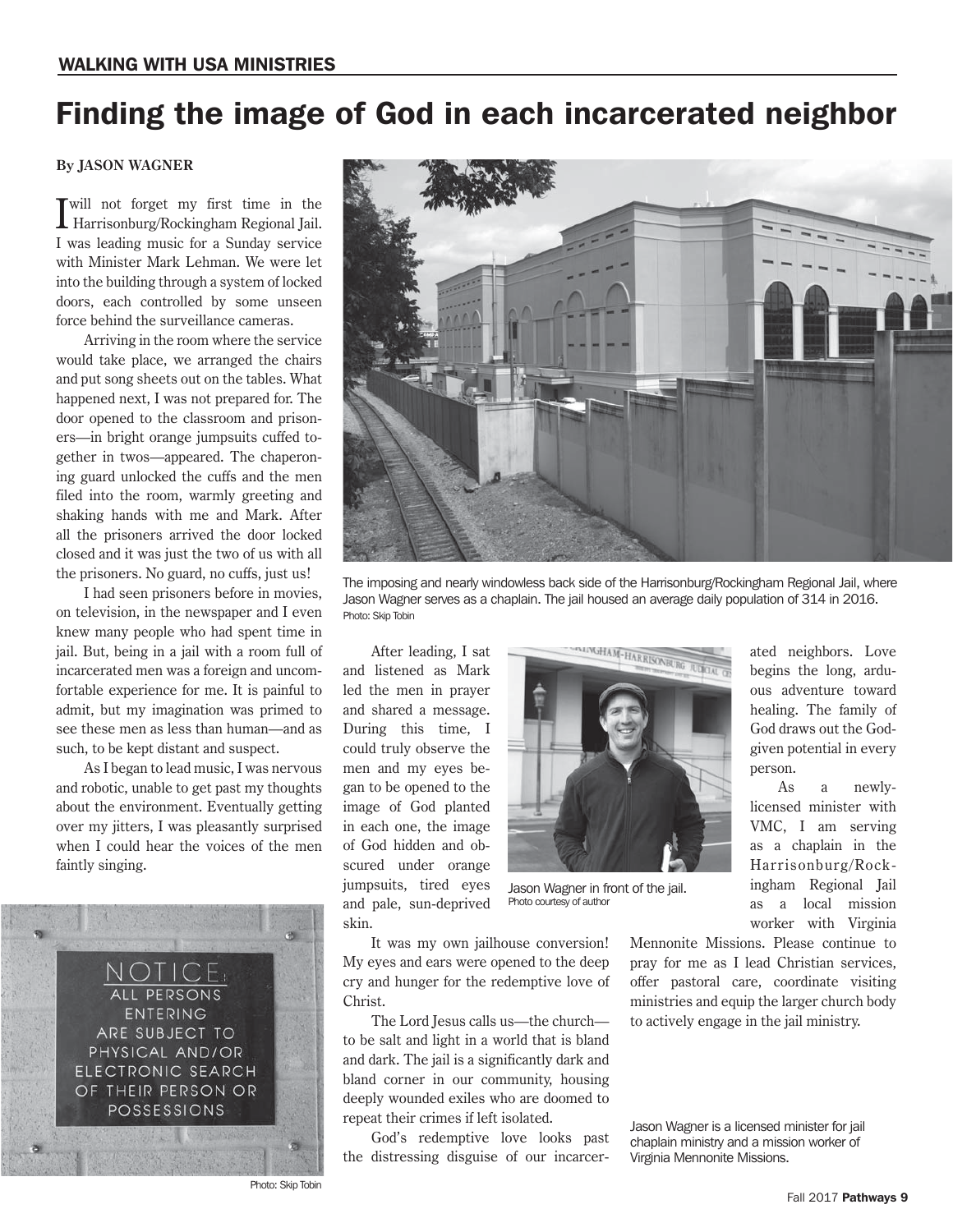## Mennonite Women celebrate 100 years

#### **By ELWOOD YODER**

 $A$ t the Third Annual Virginia Conference<br>Sewing Circle Meeting, May 1956, Edna Harman was surprised to learn that some 700 sewing circle groups met across the United States. Edna was glad to hear of the many garments, bundles, and canned food sent to needy people. Her article, though, in Missionary Light, the Virginia Conference newspaper, concluded that spiritual needs were more important than physical needs, and if the women neglected to pray midst their charitable work, they had failed.

This intersection of caring for neighbors through meeting material and spiritual needs is celebrated this year upon the 100th anniversary of Mennonite Women USA. In 1917, Mennonite Women got organized in a meeting near Goshen, Indiana. The women soon took the name Mennonite Women's Missionary Society, which was renamed Women's Missionary and Service Commission (WMSC) in 1971, and Mennonite Women USA in 2003.

Some years prior to the beginning of the national organization, Susanna Hartman Brunk (1843-1913) called a few women together at Weavers Mennonite Church and



Trissels Sewing Circle 2013, from left Sharon Showalter Bowers, Virginia Martin, Doris Showalter Trumbo (standing), Gloria Synder, Karen Miller, Gloria Turner Swope. Photo courtesy of Eunice Showalter



The Warwick River Sewing Circle in 1947, from left Anna Hertzler, Alta Yoder, Phebe F. Krause, and Amanda Shenk. MC USA Archives

started a sewing circle. Since Susanna's initial invitation to her friends in 1908, the Weavers Sewing Circle has been meeting consistently for well over a hundred years. Famine and deprivation in Russia prompted the women to send many items for relief to the new Mennonite Central Committee, which was organized to respond to needs

> in Russia during the 1920s. Later, the Weavers Sewing Circle provided material items, such as clothing and supplies, for Vietnamese refugees during the Vietnam War.

> The Sewing Circle at Warwick River Mennonite Church supplied relief items and made clothes like other sewing circles. In June 1946, however, they also were asked to make food for Virginia Mennonite Conference, which met at Warwick River Church. In a story from Anita Hooley Yoder's new book about Mennonite Women, for four days the Warwick women served

the meals, anywhere from 100-500 people a day—in a building with no stove, refrigerator, or sink!

A dozen years ago, women from Weavers collaborated with women from Tanzania, under the leadership of Edith Shenk Kuhns. With fabric from Tanzania, the Weavers women made a beautiful quilt that was auctioned at the 2005 Virginia Relief Sale for \$4,100, purchased by David and Ruth Emswiler, who then gave it as a wedding gift to their daughter Jan Emswiler, missionary in Tanzania.

On this centennial of the Mennonite Women's movement in the US, many thanks to the women of Virginia Conference sewing circles for their Godly work. Some have ministered for decades, though in other churches sewing circles have been disbanded as times change. In her October 11, 1939 minutes detailing the monthly meeting of the Weavers Sewing Circle, Secretary Laura Wenger finished her accounting of the day's activities with a cursive flourish at the bottom of the page, "Long live the Sewing Circle!"



Elwood Yoder teaches Bible and Social Studies at Eastern Mennonite School, Harrisonburg, Va.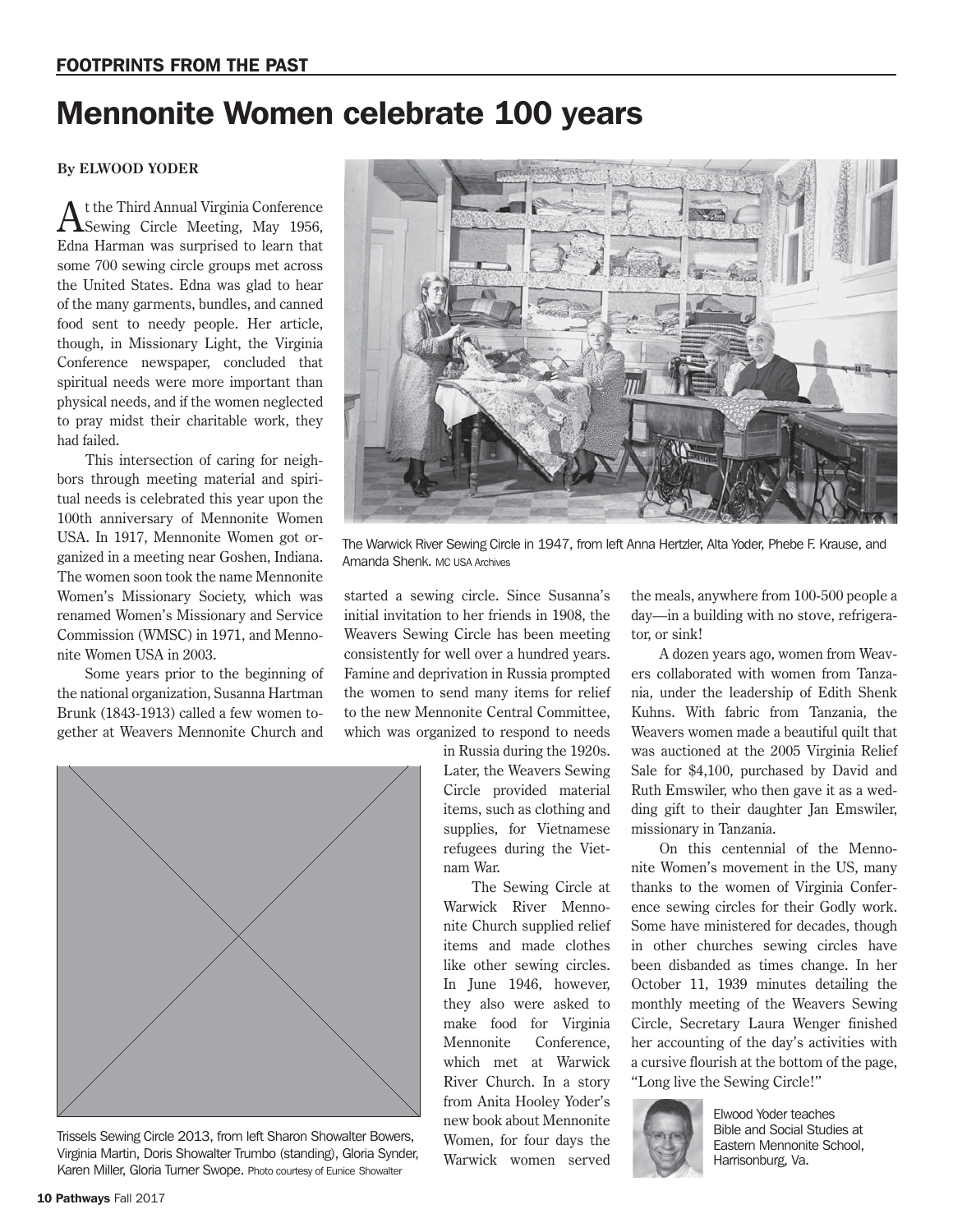### New ARCS memoir The necessity of sabbatical leave to be released

The new Memoir 4 from The Anabaptist Center for Religion and Society (ACRS) will be released and on sale at the EMU Homecoming, Friday, October 13, 12:30- 1 p.m., at the conclu-

sion of the EMU Jubilee Alumni meeting in Martin Chapel in the Seminary. This is the fourth volume of the ACRS series of "The Geography of Our Faith," edited by Nancy V. Lee, Nancy Farrar, Audrey Metz and Kathy Fisher.

*Making a Difference in the Journey: The Geography of Our Faith*, contains Brethren and Mennonite stories "integrating faith, life and the world of thought."

Editor Nancy Lee states: "While the first volume of ACRS memoirs (2007, 2009) traced the effects of a tumultuous century on mainly rural Mennonites who grew up to become leaders, the second volume (2009) goes behind somewhat different scenes. Here readers—and former EMU students—can view what they wish they could have known about the crucial events and questions in the hearts and minds of these church and college administrators, professors, authors, and the ones who became internationalists." The storytellers in Volume 3 (2016), who included Church of the Brethren as well as Mennonite authors, illustrated—in the midst of a world of war and genocide—their new perceptions of ways to serve. Volume 4 (2017) now concludes the series with the stories of both Church of the Brethren and Mennonite leaders whose different ways of serving enriched and, indeed, saved the lives of many.

The 15 authors of the book are: Robert Earl Alley, Martin Lehman, Fred W. Swartz, Beryl H. Brubaker, Joseph L. Lapp, W. Robert McFadden, Lee M. Yoder, Douglas Hostetter, Paul Swarr, Richard (Rick) Yoder, Richard L. (Dick) Benner, Lawrence (Larry) Hoover, Allon H. Lefever, Peggy B. Shenk, and Shirley H. Showalter.

#### **By CLYDE G. KRATZ**



any years ago, was employed as a truck tire specialist engaged in changing truck tires, driving truck, and working in a truck garage. I usually refer to

these years as *the years I worked for a living*. This period of my life meant long work hours (60-65 hours) that contributed to physical exhaustion.

There were also some challenging safety issues when, for example, changing a truck tire on the driver's side of a truck at 4:30 in the afternoon during rush hour. Scheduling tire changes on a fleet of trucks and trailers required management skills.

Negotiating a supervisor's expectation to maintain tires on a truck heading into winter, and the driver's expectation of new tires, contributed to unique emotional dynamics in my role.

This past year, I can acknowledge that in my role as the Executive Conference Minister there were long hours, physical and mental exhaustion, intellectual challenges, and emotional issues.

All this is to say, *ministry is working for a living*. I have the expectation that this work requires endurance, both physically and mentally, contains intellectual stimulation, and involves engaging in disagreements.

On almost all occasions, I sleep well. I apparently inherited my father's propensity to be able to lie down at night—or even during the day—and merely go to sleep. It fits with my sincere belief that individuals who have peace with God and fellow men can always sleep.

This year was difficult. But as you can see, that is why it is called work and ministry.

I have experienced much joy in this endeavor of working as the Executive Conference Minister. The difficulties of cultural change, whether it is new ways to responding to allegations of misconduct, denominational realignments, changing partnership relationships, or finding ways to be true to our identity as the people of God in the

A sabbatical provides a minister with the opportunity to think, plan, and rejuvenate for the next phase of their ministry in the congregation, which also extends the longevity of their ministry.

midst of cultural challenges, is essential work of being a conference. I value this opportunity to serve the church.

I shall be taking a sabbatical from my role of Executive Conference Minister beginning on October 1 and concluding December 31, 2017.

I am grateful for this opportunity to rest from the labor of ministry. I will seek ways to rejuvenate for the difficult work that lies ahead for Virginia Mennonite Conference. My sabbatical plan includes a week in a personal retreat, two executive minister retreats, vacation time with my wife, Eunice, family time in Pennsylvania, volunteer time with Mennonite Disaster Service, and a list of books to read.

In my absence, Conference Council is appointing an Interim Conference Minister to tend the work of the Conference during this time.

I am grateful for this opportunity to take a sabbatical, but I also lament that many pastors have not received a sabbatical during their tenure as ministers.

I encourage congregational leaders to grant their pastor a sabbatical consistent with the Mennonite Church USA Pastor Salary Guidelines, which recommends three-month sabbaticals every four years of service.

A sabbatical provides a minister with the opportunity to think, plan, and rejuvenate for the next phase of their ministry in the congregation, which also extends the longevity of their ministry.

If your congregation has not provided a sabbatical to your pastor, please consult with your District Minister concerning a sabbatical policy, or go online to view the salary guidelines at: http://mennoniteusa.org/wp-content/uploads/2015/03/InterpComments2017\_2018.pdf.

Clyde G. Kratz is Executive Conference Minister of Virginia Mennonite Conference.